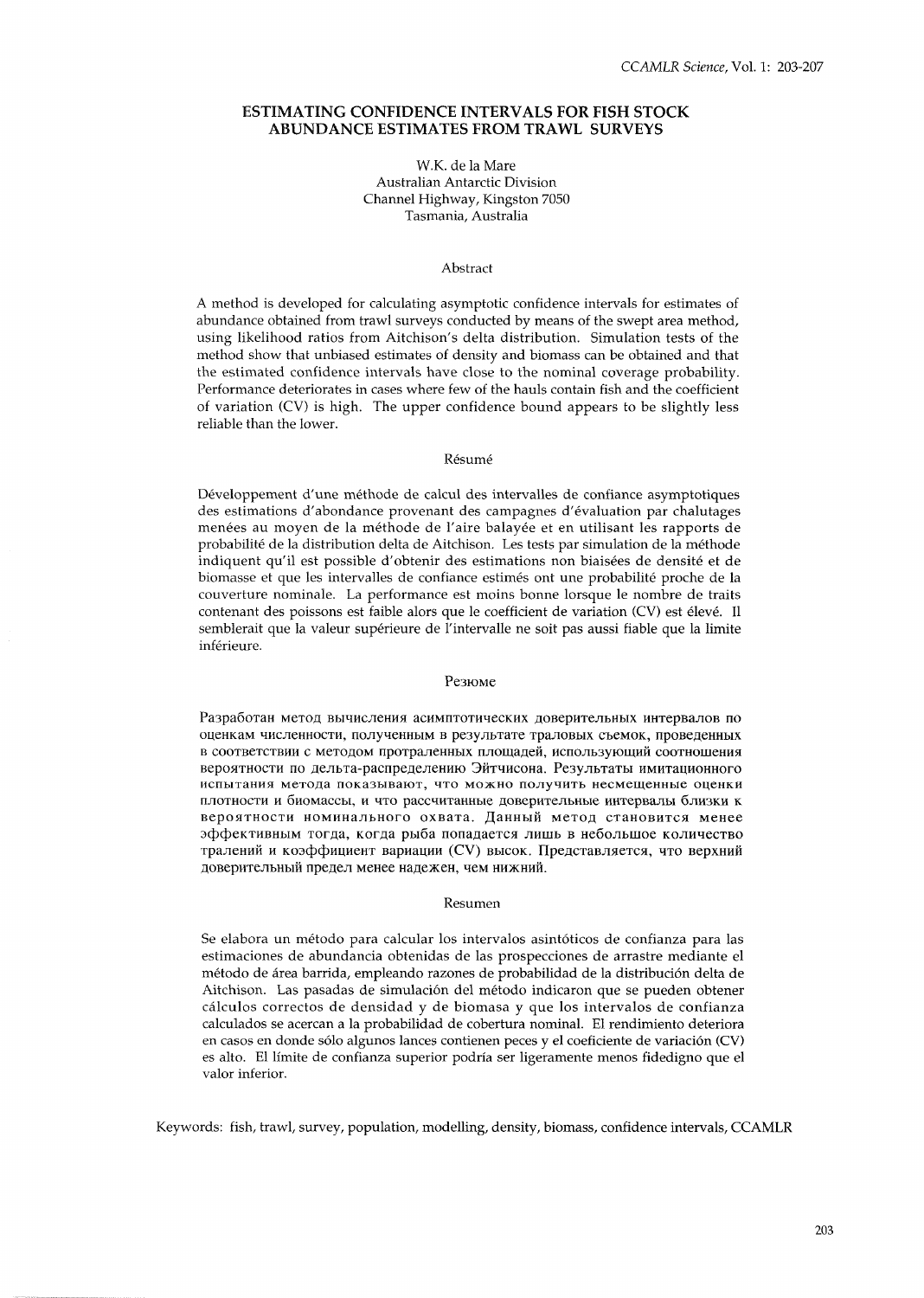## INTRODUCTION

In 1991 and 1992, the Working Group on Fish Stock Assessment (WG-FSA) drew attention, as a matter of priority, to the difficulties which had been experienced in the application of the swept area method for estimating fish stock abundance (Saville, 1977) and associated t-statistics, as a basis for confidence interval estimation, to species with patchy distributions, such as Champsocephalus gunnari. Although a workshop was held on this matter in Hamburg in 1992 (SC-CAMLR, 1992) progress on the statistical considerations of the swept area method was hampered by the absence of statisticians. This paper addresses some of the statistical issues which are of concern in the analysis of trawl surveys, and in particular, develops an improved method for the estimation of confidence intervals. This is a brief overview of some of the results to be presented in a more substantial paper on this subject which is currently in preparation.

# BASIC METHODOLOGY

The statistical distribution of net haul densities has to allow for an often substantial probability that a given haul will produce a zero density estimate (i.e., the net is empty). The statistics of such distributions have been examined by Aitchison (1955), and Pennington (1983) has recommended using Aitchison's delta distribution as the underlying statistical model when analysing net haul survey data. This recommendation is followed in the method developed here. The delta distribution consists of a discrete probability at the origin and a lognormal distribution for the non-zero observations. The delta distribution has the following probability function:

$$
f(x; p, \lambda, \kappa^2) =
$$
  

$$
(1-p)I_0[x] + p \frac{1}{x\sqrt{2\pi\kappa}} e^{-\frac{1}{2} \left(\frac{\ln x - \lambda}{\kappa}\right)^2} I_{(0,\infty)}[x]
$$
 (1)

where  $p$  is the proportion of observations for which  $x > 0$ ,  $\lambda$  and  $\kappa^2$  are the parameters of the lognormal distribution of the non-zero observations, **Io[x]** is an indicator function which takes the value 1 when  $x = 0$  and 0 otherwise, and  $I_{(0,0)}[x]$  takes the value 0 when  $x = 0$  and 1 when  $x > 0$ . The first term represents a discrete probability mass at the origin and the second term, a probability density. If  $p = 1$ , (1) is the probability density function for a lognormal distribution. The statistical methodology which follows is also valid for the lognormal case. The log-likelihood of a vector of observations  $x_1...x_N$ from a delta distribution is given by:

$$
\ln \left[ \mathcal{L} \left( x_1 \dots x_N; p, \lambda, \kappa^2 \right) \right] =
$$
\n
$$
(N-m) \ln (1-p) + m \ln p - \frac{m}{2} \ln \kappa^2
$$
\n
$$
- \frac{1}{2 \kappa^2} \sum_{x>0} \left( \ln x_i - \lambda \right)^2 - \sum_{x>0} \ln x_i - \frac{m}{2} \ln 2\pi
$$
\n(2)

where  $N$  is the total number of observations and  *is the number of non-zero observations. The* last two terms are additive constants which can be ignored when maximising the likelihood function to calculate estimates. In the method described here, it is the densities in each haul which constitute the **X,.** Using Aitchison's (1955) formulae, the minimum variance unbiased estimate of the mean density is:

$$
\overline{d} = \frac{m}{N} e^{\overline{y}} G_m \left(\frac{1}{2} s^2\right), \quad m > 1
$$
  
\n
$$
\overline{d} = \frac{x_1}{N}, \quad m = 1, x_1 > 0
$$
  
\n
$$
\overline{d} = 0, \quad m = 0
$$
\n(3)

where  $\bar{y}$  and  $s^2$  are the sample mean and sample variance (the unbiased estimate of the population variance) of the log of the non-zero observations and:

$$
G_m(t) = 1 + \frac{m-1}{m}t
$$
  
+ 
$$
\sum_{r=2}^{\infty} \frac{(m-1)^{2r-1}}{m^r(m+1)(m+3)...(m+2r-3)} \cdot \frac{t^1}{r!}
$$
 (4)

Pennington (1983) gives the following unbiased estimator for the variance of the mean density:

$$
\hat{\sigma}^{2} = \frac{m}{N} \exp(2\bar{y})
$$
\n
$$
\left\{ \frac{m}{N} G_m \left( \frac{1}{2} s^2 \right) - \left( \frac{m-1}{N-1} \right) G_m \left( \frac{m-2}{m-1} s^2 \right) \right\}, \quad m > 1
$$
\n
$$
\hat{\sigma}^{2} = \left( \frac{x_1}{N} \right)^2,
$$
\n
$$
\hat{\sigma}^{2} = 0
$$
\n
$$
\hat{\sigma}^{2} = 0
$$
\n(5)

The usual sample statistics for the mean and variance are not minimum variance estimators for this distribution; the statistics of equations (3) and (5) are more efficient estimators (have lower expected standard errors).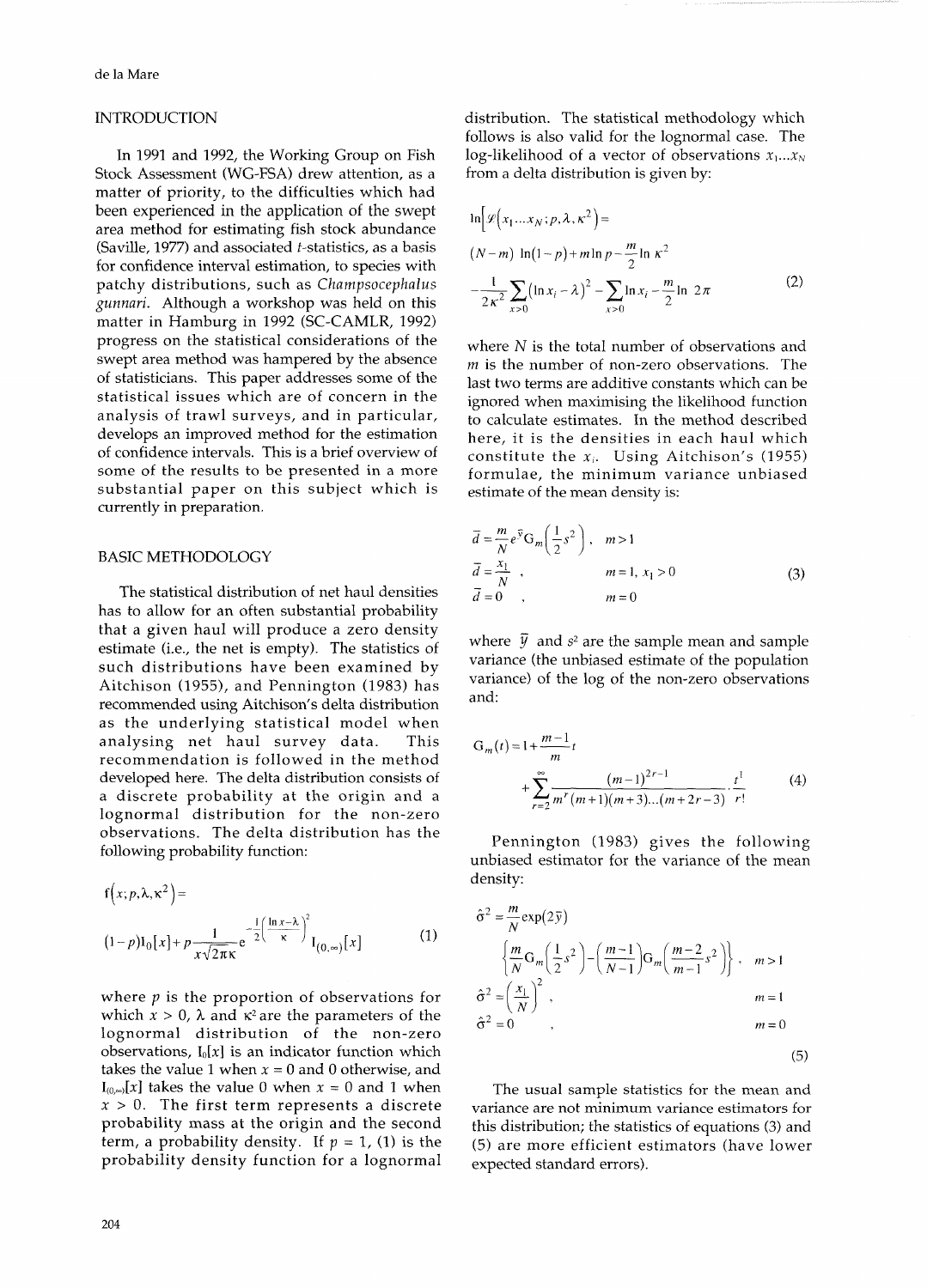Using a likelihood ratio approach (Cox and Hinkley, *1974),* asymptotic confidence intervals on the mean density can be found as the roots of the following function:

$$
q(d) = \left[\ln \mathcal{L}(\mathbf{x}; p, \lambda, \kappa^2) \middle| \lambda = \frac{m}{m} \sum_{x_i > 0} \ln x_i, \right]
$$
  
\n
$$
\left[ \ln \mathcal{L}(\mathbf{x}; p, \lambda, \kappa^2) \middle| \lambda = \frac{1}{m} \sum_{x_i > 0} (\ln x_i - \lambda)^2 \right]
$$
  
\n
$$
-\text{Sup}\left[\ln \mathcal{L}(\mathbf{x}; p, \lambda, \kappa^2) \middle| \lambda = \ln \left( \frac{d}{p} \cdot \frac{\log(\kappa^2 / 2)}{1 - \frac{1}{2} \cdot \lambda \cdot \kappa^2} \right) - \frac{1}{2} \cdot \frac{1}{2} \cdot \frac{\log(\kappa^2 / 2)}{1 - \frac{1}{2} \cdot \lambda \cdot \kappa^2} \right]
$$
  
\n(6)

where **x** is the vector of observations  $x_1...x_N$ ,  $\chi^2_{1,\alpha}$  is the critical value of the  $\chi^2$  distribution with one degree of freedom, at the  $\alpha$  probability level.

Abundance estimates (b) and their confidence intervals are calculated in the usual way as the product of the corresponding densities and the Framer of the corresponding actionize that the survey (A) for example: Thus, the confidence interval is given by the

$$
b = dA \tag{7}
$$

The variance of the abundance estimate is the product variance of the density estimate and the square of the area of the survey: *<sup>k</sup>*

$$
\hat{\sigma}_b^2 = \hat{\sigma}^2 A^2 \tag{8}
$$

### STRATIFIED SURVEYS

In the case of stratified surveys, it is assumed that the hauls from each stratum are drawn randomly from different, independent underlying delta distributions. In this case, the mean density for each stratum is calculated by applying the delta method estimator, equation *(3).* The total abundance estimate  $B$  is given by:

$$
B = \sum_{j=1}^{k} \overline{d}_j A_j \tag{9}
$$

where  $\overline{d}_i$  is the mean density in stratum *j*, and  $A_i$ is its area. The variance of  $B$  is given by:

$$
\hat{\sigma}_B^2 = \sum_{j=1}^k \hat{\sigma}_j^2 A_j^2
$$
 (10)

An asymptotic confidence interval for the total abundance can be found from the log-likelihood expressed as a function of the total biomass, given by:

$$
B = \sum_{j=1}^{k} b_j \tag{11}
$$

where  $b_i$  is the biomass estimate for stratum  $j$ . In calculating an asymptotic confidence interval we need to find the value of  $B$  which gives a specified critical value for the log likelihood. However, the likelihood is a function of the vector b, so that the log-likelihood has to be maximised over the vector b, subject to the constraint given in equation *(11).* This is achieved by maximising the log-likelihood over  $k - 1$  of the stratum biomasses, with the remaining value fixed as:

$$
b_1 = B - \sum_{j=2}^{k} b_j
$$
 (12)

roots of the following function of B:

$$
R(B;b_2...b_k) =
$$
\n
$$
\sum_{j=1}^{k} \ln \mathcal{L}(\mathbf{x}_j; p_j, \lambda_j, \kappa_j^2) \left| \lambda_j = \frac{m_j}{m_j} \sum_{x_{ij} > 0} \ln x_{ij}, \kappa_j^2 = \frac{1}{m_j} \sum_{x_{ij} > 0} (\ln x_{ij} - \lambda_j)^2 \right|
$$
\n
$$
-\text{Sup }\left[\sum_{j=1}^{k} \ln \mathcal{L}(\mathbf{x}_j; p_j, \lambda_j, \kappa_j^2) \middle| \lambda_j = \ln \left(\frac{b_j}{A_j p_j G_{mj} \left(\frac{1}{2} \kappa_j^2\right)}\right) \right]
$$
\n
$$
-\frac{1}{2} \chi_{1,\alpha}^2
$$
\n(13)

where  $\mathbf{x}_j$  is the vector of observations for stratum *j*, i.e.  $x_{1,j}$ ... $x_{Nj,j}$ . The vectors of biomasses  $b_2...b_k$ at the roots of function *(13)* are regarded as nuisance parameters, which need not necessarily have any obvious relationship to the confidence intervals for the biomass estimates within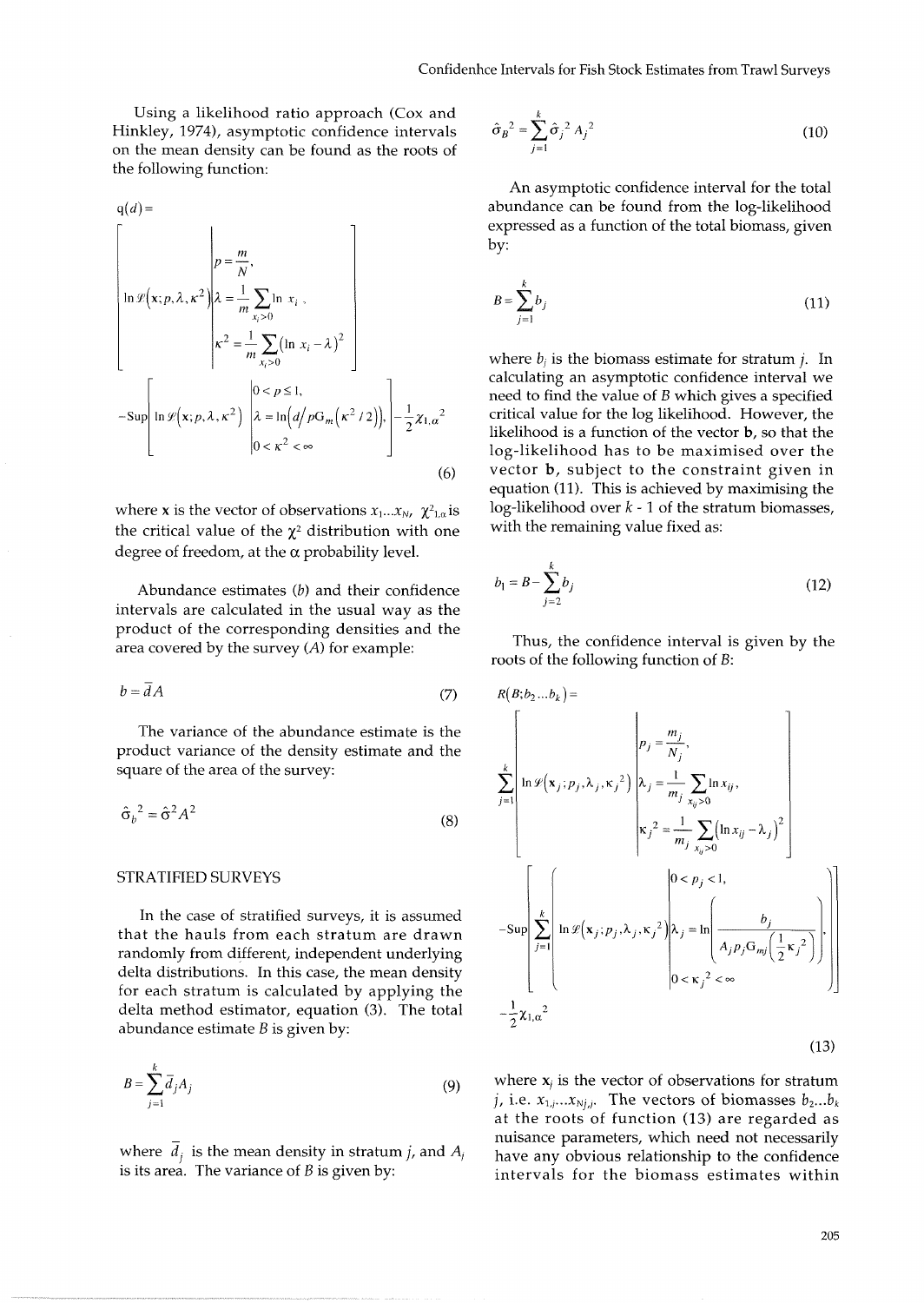each stratum. The values of  $p_j$  and  $\kappa_j^2$  are also worst performance in the cases which include nuisance parameters which have to be found stratum 1. Overall, the confidence intervals are nuisance parameters which have to be found<br>by maximising the log-likelihood function for by maximising the log-likelihood function for close to the nominal percentage of coverage, with each trial solution  $B, b_2...b_n$ . Thus, numerical the worst departures occurring in cases where one each trial solution  $B$ ,  $b_2...b_n$ . Thus, numerical the worst departures occurring in cases where one maximisations occur in a nested fashion, which of the strata has a high CV and few non-zero hauls. results in a considerable computational burden.

A computer program (TRAWLCI) implementing this method has been developed and made available to CCAMLR.

## SIMULATION TESTS OF THE METHOD

The computer code implementing the method was embedded in a computer program which generated random data from a number of strata, for which the true densities and biomasses were known. A large number of such data sets was generated and the method used to calculate biomass estimates and their 95% confidence intervals so as to compare them with the true parameters used to generate the data.

Three strata were used, with the following I am grateful to Doug Butterworth and an parameters:

| Stratum Area |        | <b>Biomass</b> | Mean<br>Density | CV. |     |
|--------------|--------|----------------|-----------------|-----|-----|
|              | 1 000  | 10 000         | 10              | 5.  | 0.1 |
| 2            | 2 000  | 10 000         | 5               |     | 0.5 |
| 3            | 10.000 | 10 000         |                 |     | 0.9 |

All the possible combinations of these three strata were used in the trials. The results are shown in Table 1. Fifty hauls were made in each stratum, and so the expected numbers of non-zero data in each stratum are 5,25 and 45 respectively; the actual number of non-zero hauls is a binominal random variable. The results show that the abundance estimates appear to be unbiased. The results from stratum 1 do not seem to be very close to the true value, but the differences are not statistically significant given the number of trials conducted. The apparent differences are therefore probably due to the estimates having a large coefficient of variation (CV), and a small number of non-zero data points. The number of non-zero data points has a large effect on the precision of the estimates of the parameters of the lognormal component of the delta distribution.

The lower confidence bound estimates appear to be quite reliable and close to the nominal percentage (2.5%). The upper confidence bounds appear to be slightly too close to the mean, with of the strata has a high CV and few non-zero hauls.

# CONCLUDING REMARKS

Straightforward extensions using the loglikelihood function enable likelihood ratio tests of hypotheses such as whether the density estimates from different surveys are homogeneous, or have specific hypothesised values. They also provide the basis for fitting regressions to time series of trawl survey abundance estimates, or mixture distributions to density-at-length data. The latter procedure has been used in estimating proportions of recruits in krill surveys (de la Mare, 1984).

## ACKNOWLEDGEMENTS

anonymous reviewer for helpful comments and for noticing some notational inconsistencies in the first draft of this paper.

## REFERENCES

- Aitchison, J. 1955. On the distribution of a positive random variable having a discrete probability mass at the origin. *J.* Am. Stat. Assoc., 50: 901-908.
- Cox, D.R. and D.V. Hinkley. 1974. Theoretical Statistics. Chapman and Hall, London.
- de la Mare, W.K. 1994. Estimating krill recruitment and its variability. CCAMLX Science (this volume).
- Pennington, M. 1983. Efficient estimators of abundance for fish and plankton surveys. Biometrics, 39: 281-286.
- Saville, A. (Ed.). 1977. Survey methods of appraising fishery resources. FAO Fish. Tech. Pap., 171: 76 pp.
- SC-CAMLR. 1992. CCAMLR Workshop on Design of Bottom Trawl Surveys. In: Report of the Eleventh Meeting of the Scientific Committee (SC-CAMLR-XI), Annex 5, Appendix G. CCAMLR, Hobart, Australia: 289-329.